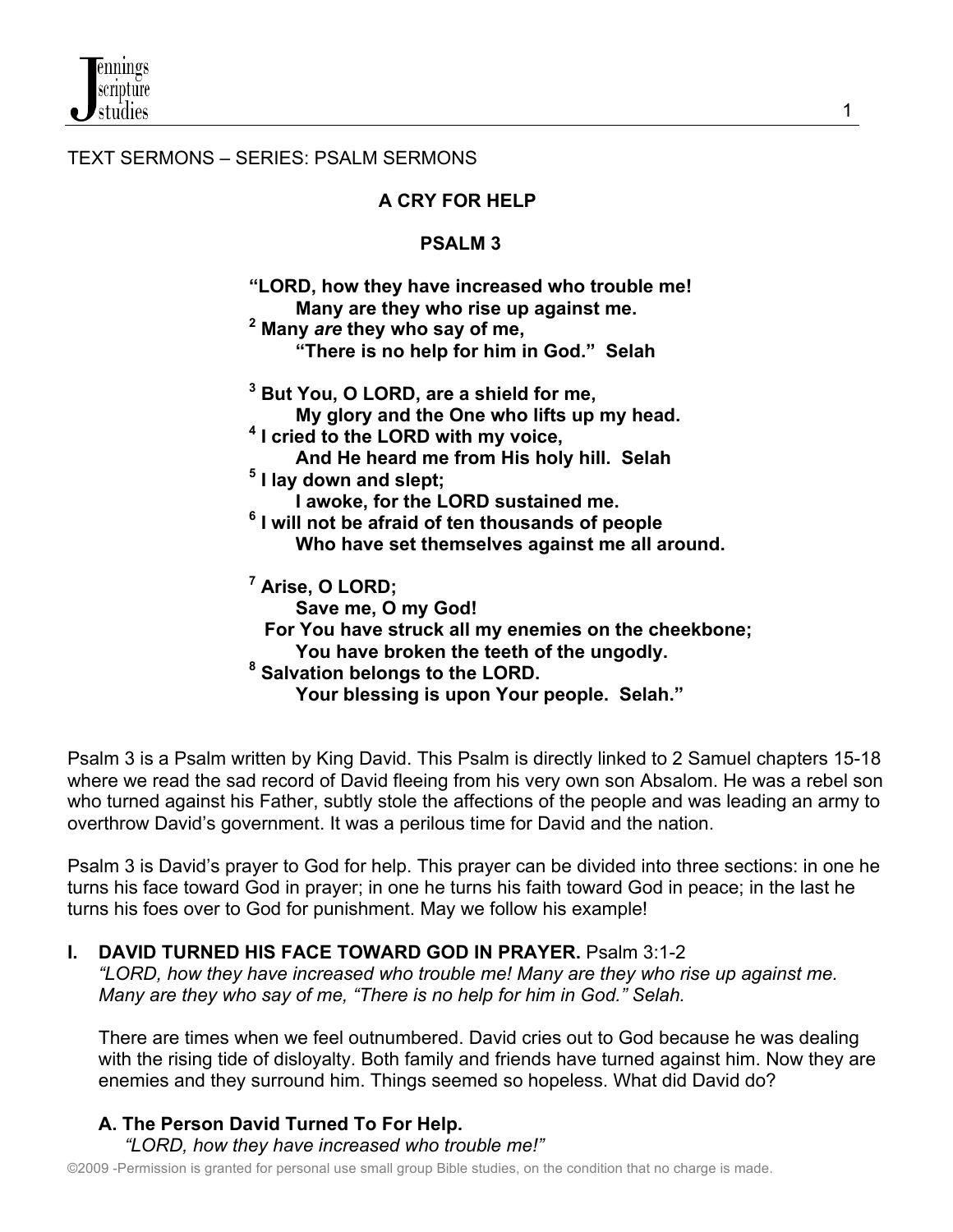David was in deep trouble and he called out to God for help. David wasted no time seeking help from fellow humans. He knew that God was not only his only recourse but that God was his only resource for assistance. He knew that unless God intervened his kingship would be ended. Therefore, he turned his face to the One of whom he would later say, "Behold, God is my helper." (Psalm 54:4)

 "Help!" is the most basic and probably the most often repeated prayer we pray. Most of our prayers for help are triggered by trouble aren't they? The moment we realize we are in trouble and can't get ourselves out, we pray, "Help, Lord!" Repeatedly David called out to God for help. There are at least seven times in the Psalms that David raises a cry for help to the Lord:

Psalm 12:1 – "Help, LORD, for the godly man ceases!"

Psalm 22:19 – "O My Strength, hasten to help Me!"

Psalm 38:22 – "Make haste to help me, O Lord, my salvation!"

Psalm 40:13 – "O LORD, make haste to help me!"

Psalm 70:1 – "Make haste to help me, O LORD!

Psalm 71:12 – "O my God, make haste to help me!

Psalm 109:26 – "Help me, O LORD my God!"

 To whom do you turn when "sorrows like sea billows roll"? Everyone of us face tough times now and then. The Lord will always be our Anchor through the storms of life; our Solid Rock in times of trouble, and if we ever feel overwhelmed and that we are sinking, His gentle loving hand is there to lift us up and bring us out.

 There is a wonderful truth to be discovered in the old gospel hymn by Joseph Scriven. You will recognize the lyrics:

> *"What a friend we have in Jesus, all our sins and griefs to bear, What a privilege to carry every thing to God in prayer. Oh what peace we often forfeit, oh what needless pain we bear, All because we do not carry everything to God in prayer."*

### **B. The Problem David Turned Over To God.**

*"Many are they who rise up against me. Many are they who say of me, "There is no help for him in God. Selah."*

 At this point in David's life there was one trouble maker who greatly troubled David, his own son Absalom. He had gathered many others with him. Trouble loves company. David states that "Many are they who rise up against me." One of Satan's tricks is to impress people with numbers. Absalom had the crowds on his side, but David had God on his side.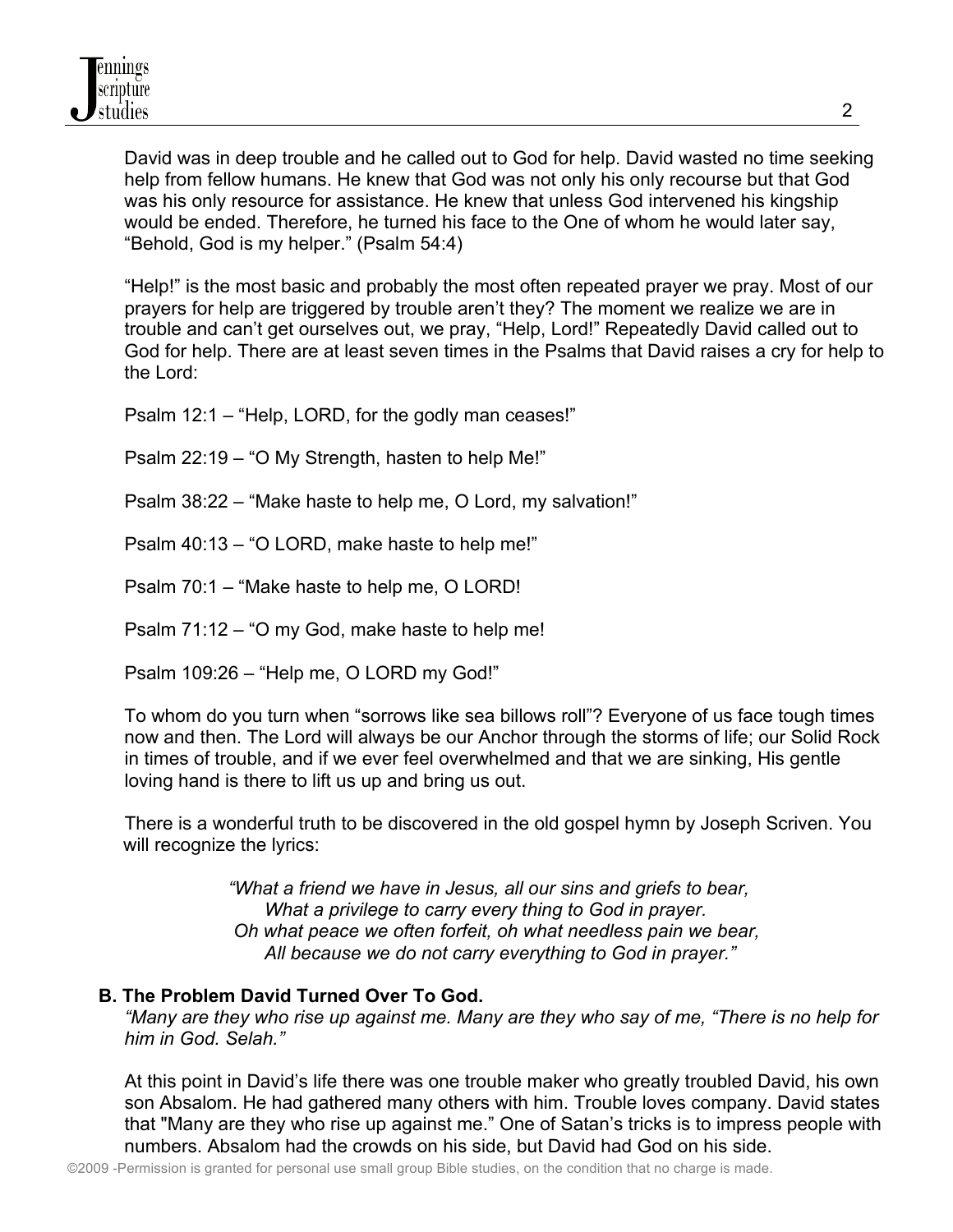What did David do? He gave his troubles to the Lord. He took them to the Lord and left them there for God to deal with – and God dealt with Absalom! Take your troubles to the Lord and leave them there!

 Sometimes we take things to the Lord and leave them there for only for a brief time, then later take them back again. Take your troubles to the Lord and leave them and keep believing, for God is the prayer hearing God who delights to answer our calls for help. In my over 50 years of Christian ministry, I have seen many who temporarily turn to the Lord with their burdens but later pick them up and carry them again. Maybe the following illustration will help to show the inconsistency in such actions.

 William Whitehall Smith tells the story of a man riding down the road in a horse-drawn cart, when he saw a stranger struggling with a heavy sack on his back. He stopped and offered him a ride, and the stranger accepted. But as they rode along together, he noticed the stranger still kept carrying the huge sack on his back. So he said to the man, "Why don`t you just lay it down?" The stranger replied, "Oh no sir, its good of you to carry me, I could not ask you to carry my burden as well."

Charles Spurgeon said, "Cast your *troubles* where you have cast your *sins*; you have cast your sins onto Jesus--cast your troubles there also! As soon as the trouble comes, quick, the first thing, *tell it to your Father in heaven!* Remember, that the longer you take telling your trouble to God--the more your peace will be impaired. The longer the frost lasts--the more likely the ponds will be frozen. Oh! It is *a happy way of smoothing sorrow*, when we can cast our burden upon the Lord. Oh, you agitated Christians, do not dishonor your religion by always wearing a 'frown of concern'. Come, cast your burden upon the Lord. I see *you* staggering beneath a weight, which *He* would not feel. What seems to you a crushing burden--would be nothing but a bit of dust to Him. See! The Almighty bends His shoulders, and He says, *"Here--put your troubles here!"* 

"Cast your burden on the LORD, and He shall sustain you." (Psalm 55:22) The same counsel is in 1 Peter 5: 7 - "Casting all your care upon Him, for He cares for you." The Greek word for 'cast' means to "throw it." Throw your pain, your disappointment your broken dreams, your heart ache on to the Lord for he cares for you. You don't have to carry it around like luggage any longer. Take it to the Lord and leave it there.

I remember many years ago we sang this song:

 "*Take your burden to the Lord,and leave it there, If you trust and never doubt, He will surely bring you out; Take your burden to the Lord, and leave it there."*

# **II. DAVID TURNED HIS FAITH TOWARD GOD FOR PEACE.** Psalm 3:3-6  *"But You, O LORD, are a shield for me, My glory and the One who lifts up my head. I cried to*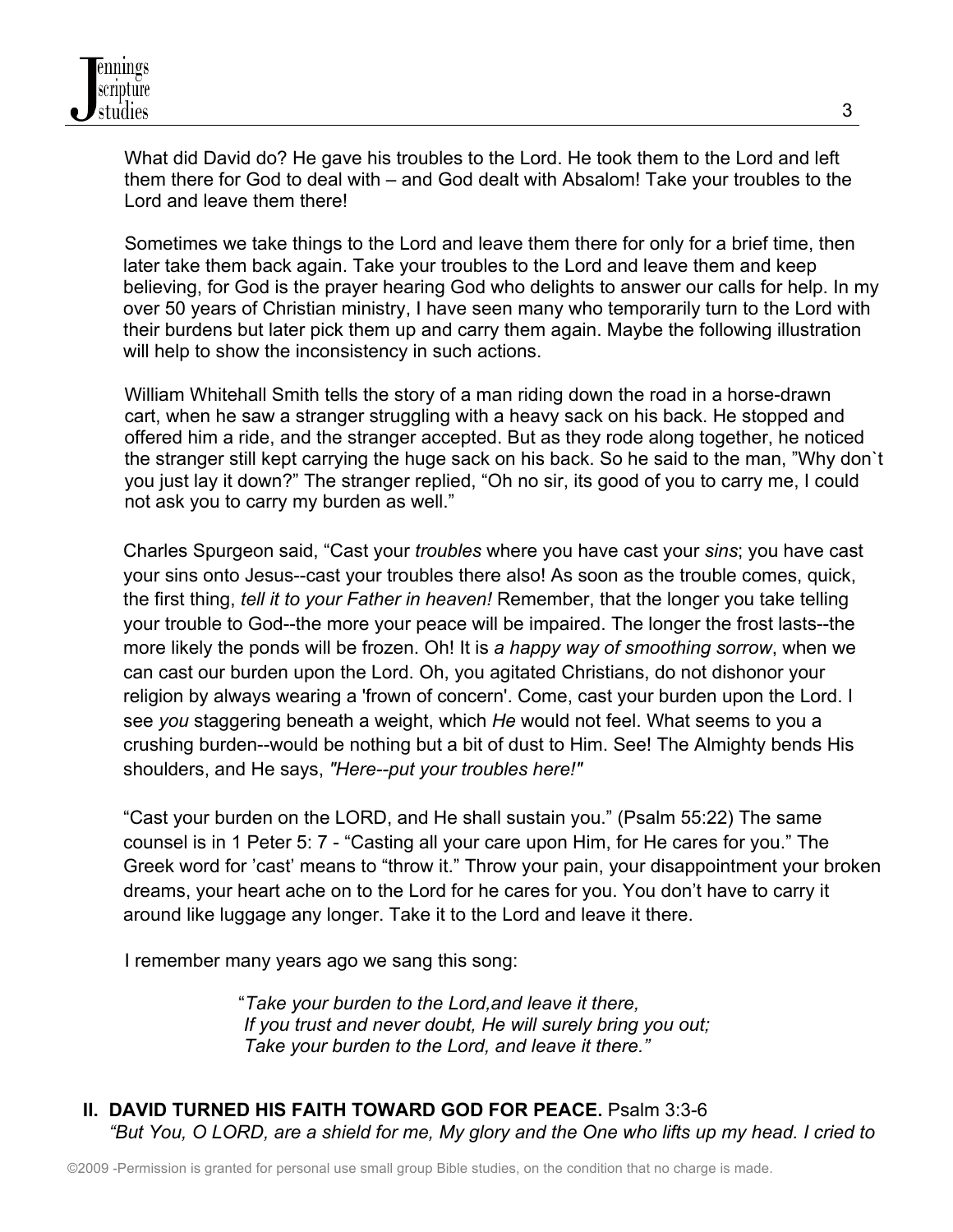

 *the LORD with my voice, and He heard me from His holy hill. Selah. I lay down and slept; I awoke, for the LORD sustained me. I will not be afraid of ten thousands of people Who have set themselves against me all around."* 

# **A. He Shifted His Gaze.** *"But You, O LORD …."*

There is a remarkable change between verses 1 and 2 and verses 3 through 6. In verses 1 and 2 David is restless; in verses 3 through 6 David is resting. Why the change? In verses 1-2 he is looking to the Lord, troubled; in verses 3-6 He is leaning upon the Lord, trustingly. There is a great difference! What happened? What has produced this abrupt but obvious change? He has turned his attention from his enemies to God! He ceased to look around and began to look up.

### **B. He Shielded Himself In The Lord.**

 *"But You, O LORD, are a shield for me, My glory and the One who lifts up my head. I cried to the LORD with my voice, and He heard me from His holy hill. Selah.*

In the words "*But You, O Lord, are a shield for me…."* we see David's heart change from discouragement and dejection to confidence and renewed faith. David refers to God as His shield. The shield was an instrument of defense and so, David understood that God was his defense. He knew this because of God's very own words to Abraham: "Fear not, Abram, I am your shield." (Genesis 15:1) With God shielding him, how could he be harmed?

 In ancient times a shield formed a most important part of the soldier's armor. In the Hebrew original Psalm 3:3 reads: "You LORD are a shield *about* me." In olden times some of the shields were so large that they entirely hid the warrior. Certainly the Lord completely surrounds His trusting children and shields us from all directions. God is not only a present help in trouble, but a great help in keeping out of trouble! Are we taking refuge behind the shield of the Lord?

### **C. He Slept And Was Refreshed.**

*"I lay down and slept; I awoke, for the LORD sustained me. I will not be afraid of ten thousands of people who have set themselves against me all around."* 

There is a saying that everything looks better in the morning. And there is a truth to that, for a good night's sleep gives one perspective. But for David, it is even more meaningful. A good night's rest means he has survived another night on the run. And so his faith grows and his courage increases. He recognizes that God is the source of his comfort and that the Lord is with him.

David's whole outlook had changed. Why? The answer is: because of his uplook! When the Psalm begins, he is restless; now he is rested. Before he was fearful; not he is fearless: "I will not be afraid of ten thousands of people who have set themselves against me all around."

After committing his burden to the Lord and the restful sleep that followed, David was refreshed in spirit and strengthened in body so that he could say, "I will not be afraid of ten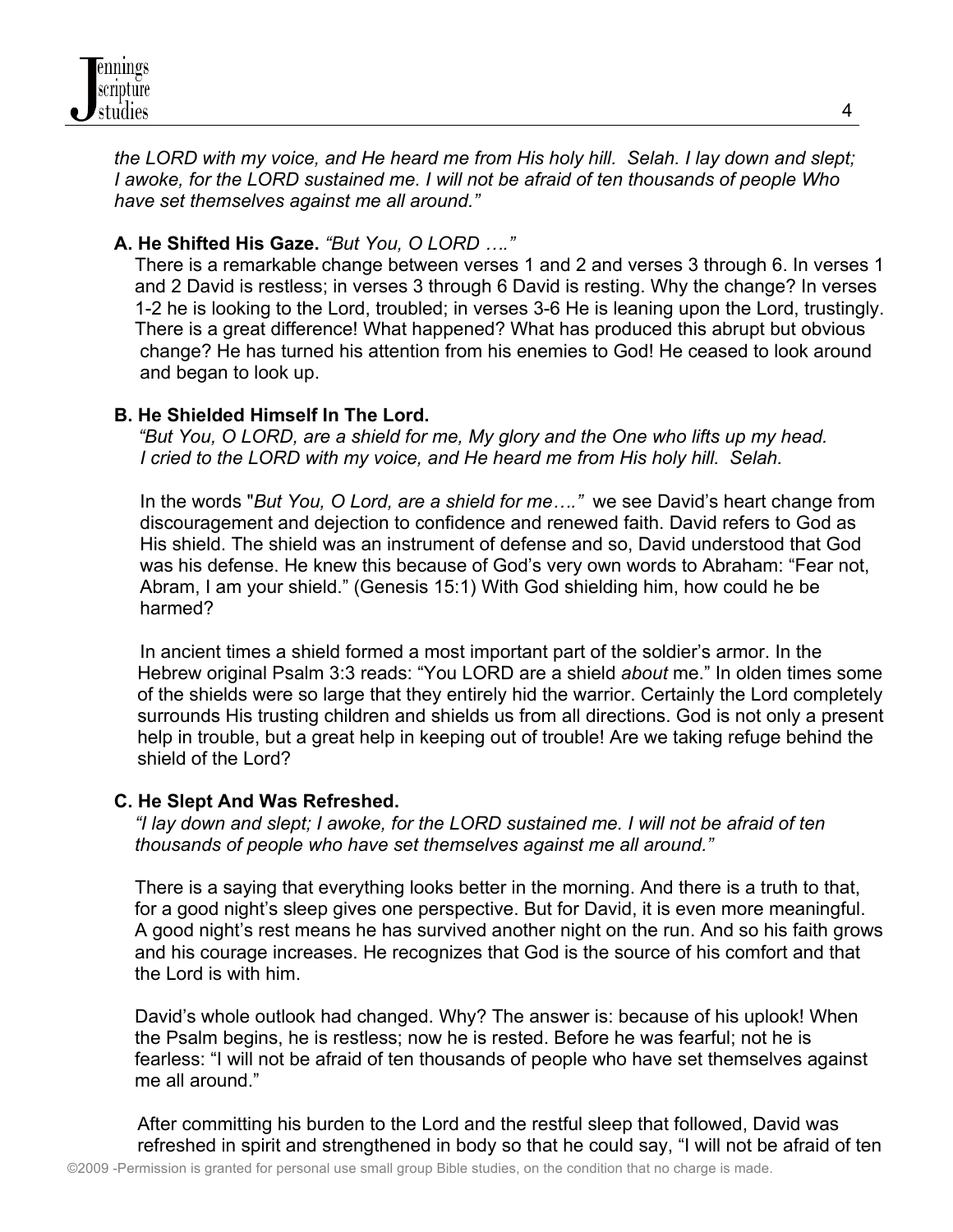thousands of people, that have set themselves against me." God and one believer make a majority in any fearful situation. Believing prayer and physical rest is always the best prescription in times of trial.

#### **III. DAVID TURNED HIS FOES OVER TO GOD FOR PUNISHMENT.** Psalm 3:7-8

*"Arise, O LORD; save me, O my God! For You have struck all my enemies on the cheekbone; You have broken the teeth of the ungodly. Salvation belongs to the LORD. Your blessing is upon Your people. Selah.* 

 David called out to God to arise and take action, not only on his behalf but on behalf of the nation over which God had placed David in authority as the King. He called for God to strike down his enemies and deliver him from them. The very throne upon which God had placed David was about to be usurped by a rebellious crowd under the leadership of a spiteful and proud son.

 The confrontation before David was a military one. There was ultimately to be a military conclusion that would cost the life of Absalom. It happened like this according to II Samuel chapter 18:

 "Now Absalom happened to meet David's men. He was riding his mule, and as the mule went under the thick branches of a large oak, Absalom's head got caught in the tree. He was left hanging in midair, while the mule he was riding kept on going…… Joab …… took three javelins in his hand and plunged them into Absalom's heart while Absalom was still alive in the oak tree. And ten of Joab's armor-bearers surrounded Absalom, struck him and killed him." (II Samuel 18:9 & 14-15)

 The enemies were defeated, the rebellion ended and David and his administration returned to Jerusalem. However, as one might expect: "The king was shaken. He went up to the room over the gateway and wept. As he went, he said: "O my son Absalom! My son, my son Absalom! If only I had died instead of you—O Absalom, my son, my son!" (II Samuel 18:33) Here is a sad dad weeping for a bad lad. However, Psalm 3 concludes on an upbeat note:

### **A. David Ascribed to God The Victory.**

 "*You have struck all my enemies on the cheekbone; You have broken the teeth of the ungodly."*

He was careful to give God the credit for restoring him to the throne and ridding him of his enemies, even though his son perished in the process. Let us always give God the glory for every victory won. "To God be the glory; great things He hath done!"

- **B. David Announced God's Sovereignty.** "*Salvation belongs to the LORD."* What do David and Jonah have in common? Both were rescued by the Lord and both exclaimed, *"Salvation belongs to the Lord."* (Jonah 2:9)
- **C. David Acknowledged God's Posterity.** "*Your blessing is upon Your people. Selah."*  The people over whom David reigned as King were not his people in the literal sense. He acknowledged that they were God's people. He said, "Your blessing is upon *Your*

5